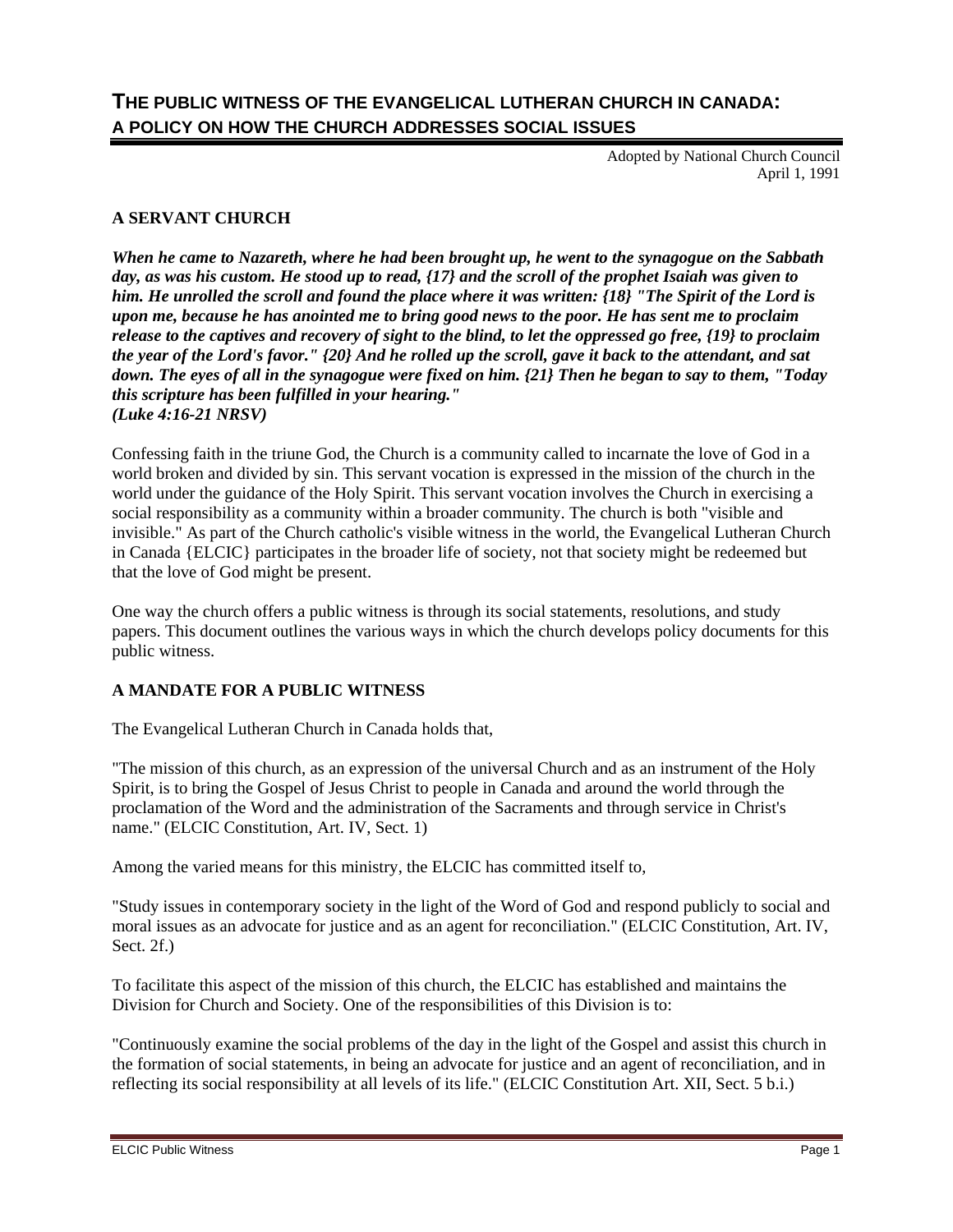The Bylaws of this church state further that:

"In fulfilling the responsibilities and duties set out in the constitution and elsewhere in the bylaws, the Division for Church and Society shall:

- a. Engage in special study or research projects at the request of this church;
- b. Prepare study papers and evaluations on social problems and issues for consideration by this church;
- c. Consult with synods about social issues and trends within their jurisdiction which may be identified as areas of national concern." (ELCIC Bylaws, Part XIII a-b-c.)

The Bylaws also authorize that the National Church Council:

"...may issue official statements on social or moral issues in the name of this church between its conventions on recommendation of the Division for Church and Society when, in the judgment of the council, an emergency exists or when delay of such action until the next convention would impair the timeliness of an utterance that this church ought in conscience to make. Concurrence of two-thirds of the total membership of the council shall be required in each such instance." (ELCIC Bylaws, Part VII, Section 11)

# **OUR HISTORICAL LEGACY**

In addressing social issues, the ELCIC affirms the historic witness of the apostolic church. The faith which is ours is a gift from God witnessed through those who have preceded and surround us in the community of the Church. Recognizing this relationship, our public witness is grounded in the Scriptures, the Confessions of the church, and the mutual witness of the saints through prayer, study, reflection and service. Our public witness therefore does not offer ultimate answers but the collective wisdom of faithful people gathered as a community of believers living in a specific time.

In coordinating this ministry, the Division for Church and Society has inherited the rich legacy of social statements and study documents from the two ELCIC predecessor bodies of the Lutheran Church in America and the Evangelical Lutheran Church of Canada. The Division for Church and Society has recognized the importance of these documents by recommending that Social Statements and Study Documents from these predecessor bodies be "received as resources for instruction and guidance for the life and witness of the ELCIC," which are commended "to those who are addressing current social issues." (DCS-86-41)

These documents then serve as statements of the Evangelical Lutheran Church and should provide a foundation from which newly developed social statements or resolutions or study documents will emerge. These historical statements will in turn be complemented, supplemented, superseded as the ELCIC takes new and possibly different actions on emerging social concerns, questions and issues.

#### **PURPOSE OF PUBLIC STATEMENTS**

In addressing ethical issues of church and society, the ELCIC undertakes its public witness recognizing fully the paradox and ambiguity of social ethics. The Apostle Paul reminds us of these limitations in writing, "...There is no distinction since all have sinned and fall short of the glory of God..." (Romans 3:23) The purpose of public statements is therefore:

- 1)To serve as teaching opportunities for the people of God;
- 2)To guide the internal life of the ELCIC and support its corporate public witness to society;
- 3)To support individual Christians in their respective vocations.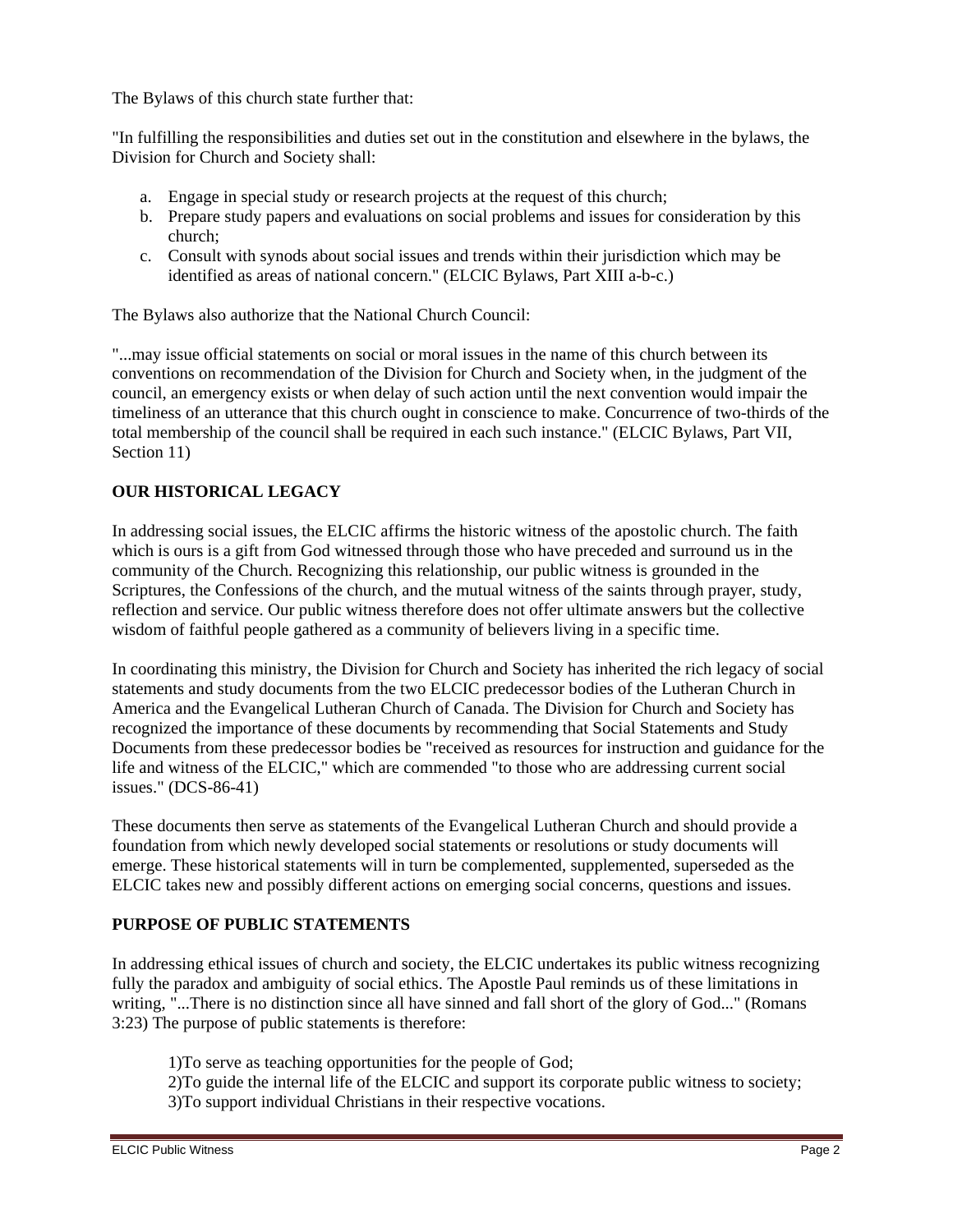# **TYPES OF PUBLIC STATEMENTS:**

At the 1987 convention of the ELCIC, the following guidelines for developing Social Statements and Study Documents were adopted:

"That the board of the Division for Church and Society use the following guidelines for developing Social Statements and Study Documents:

- a) Areas of focus of Social Statements shall normally come from this church in convention or from the Division for Church and Society as it listens and responds to the ELCIC membership and to the national and international social context in which we live.
- b) It shall be the policy of this church that Social Statements be made only after this church at its various levels has taken responsibility to study the issue in question in the light of the Gospel.
- c) The Division for Church and Society together with other divisions, offices and/or auxiliaries of this church shall prepare study/learning materials and study/learning opportunities for its membership.
- d) Normally an area of focus shall be studied for a minimum of two years before this church in convention addresses the issue in the form of a social statement."(NC-87-45)

In endeavouring to offer a responsible and appropriate public witness in interpreting this action the ELCIC normally uses one of the four following approaches to making our public witness.

# **A SOCIAL STATEMENT**

A Social Statement is a theological and ethical document that provides a foundation for understanding God's living word in the light of the changing realities of the modern world. A Social Statement seeks to provide the social analysis and theological basis for the collective ELCIC understanding of a continuing crucial issue that arises out of the mission of the ELCIC.

A Social Statement normally focuses on a broad social theme rather than a specific issue. Specific issues may emerge within this broader discussion (eg. A "Statement on Peace" might well include reference to disarmament).

A Social Statement shall normally include a descriptive section which indicates the reasons which give rise to the statement and an analysis of the social problem to be addressed; a normative section which states the biblical and theological foundations for ethical decision making; and a regulative section which applies these insights to the contemporary situation. Specific implementing resolutions may also be attached to a Social Statement.

The process of developing a Social Statement is as important as the Social Statement itself. The normal process for development of a Social Statement will involve:

- 1) A request from a national church convention or the Division for Church and Society.
- 2) Development of a first draft for circulation to ELCIC members for study and response. A writing team may be convened to facilitate this process.

Drafting should include:

- a) Consultation with other divisions, offices, Seminaries, institutions, and agencies of the ELCIC.
- b) Consultation with Synod Church and Society committees.
- c) Consultation with experts in disciplines that are relevant to the particular field of consideration.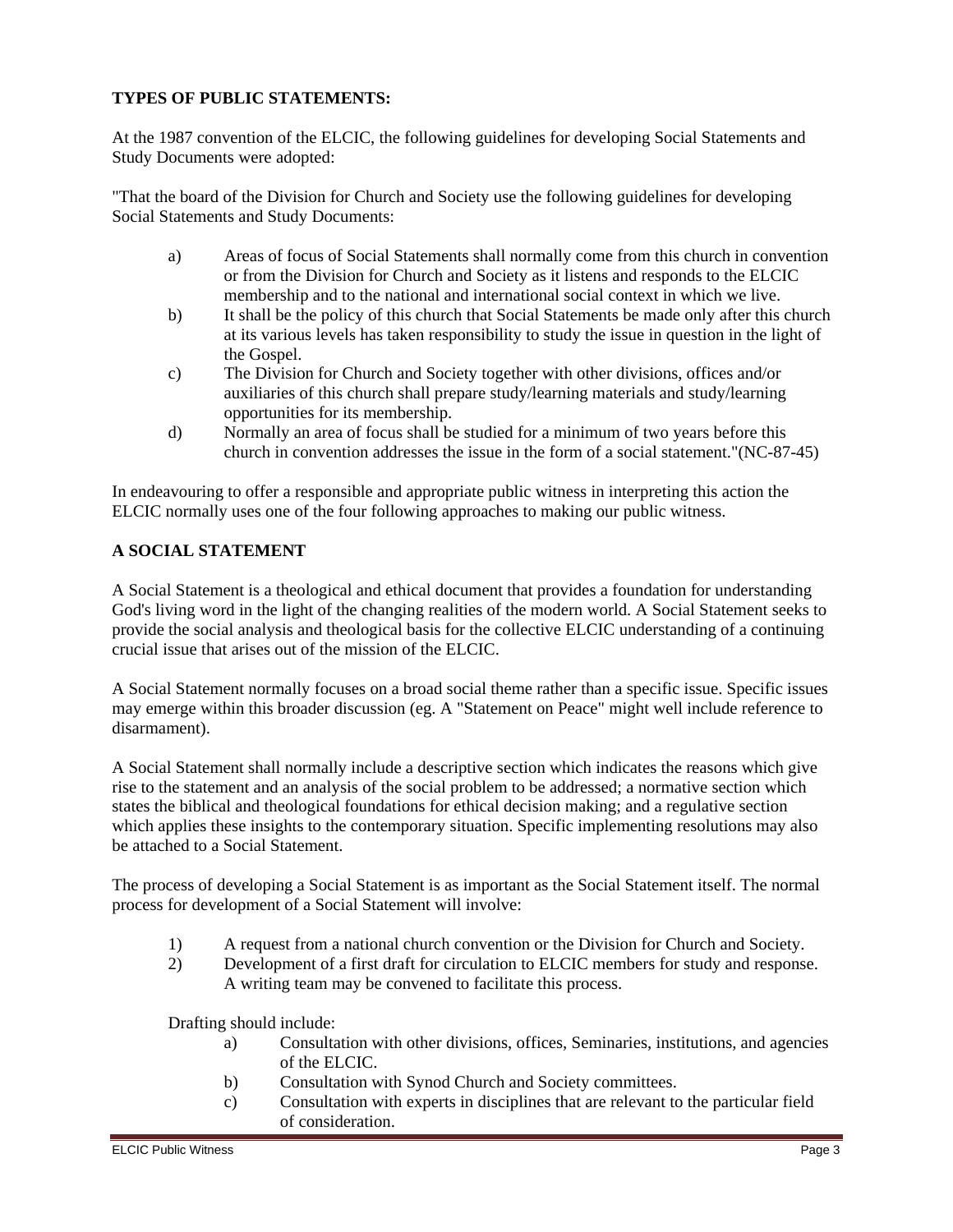- d) Consultation with ecumenical partners.
- 3) Hearings/forums/workshops at various church wide events such as ELCIC/Synod conventions, conference meetings, specially convened regional events.
- 4) A Second draft may be reviewed by those individuals with special competence. The Second draft will be distributed prior to the ELCIC convention at which the statement will be considered.
- 5) The Division for Church and Society is responsible for the development, preparation and revision of social statements. These statements should be tested with the synods.
- 6) Approval by Convention and referral back to the Division for future action and/or implementation.

# **AN ELCIC CONVENTION POSITION RESOLUTION**

The ELCIC may also establish a position to govern its life or to make a public statement to address a specific public policy issue. These Position Resolutions should be consistent with and informed by Social Statements adopted by the ELCIC.

Position Resolutions may be of varying length and detail. These resolutions should include a short theological rationale and social analysis.

Position Resolutions may arise through recommendations from ELCIC Church Council, Divisions, Offices or recognized Taskforces etc; from Petitions submitted through synods or from elected Convention delegates.

Divisions and Offices are encouraged to develop position recommendations in:

- 1) Consultation with other divisions, offices, Seminaries, institutions, and agencies of the ELCIC.
- 2) Consultation with Synod Church and Society committees.
- 3) Consultation with experts in disciplines that are relevant to the particular field of consideration.
- 4) Consultation with ecumenical partners.

and encourage;

5) Hearings/forums/workshops at various church wide events such as ELCIC/Synod conventions, conference meetings, specially convened regional events.

When considered at the National Church Convention, position resolutions may be referred to the appropriate Division/Office for action, implementation or modification.

# **AN ELCIC CHURCH COUNCIL POLICY RESOLUTION**

In the interim between conventions, the ELCIC Church Council may adopt policy resolutions to address continuing emerging social issues. These policy resolutions should be consistent with and informed by relevant ELCIC Social Statements and Convention Position Resolutions.

These policy resolutions may originate in Church Council or upon recommendation from a Board of an ELCIC Division or Office. These actions are reviewed in the Report of the Church Council to the ELCIC Convention.

# **AN ELCIC STUDY DOCUMENT**

In an effort to study and discuss various social issues, the Board of a Division or Office may issue a Study Document. These Study Documents assist the ELCIC in considering crucial social questions.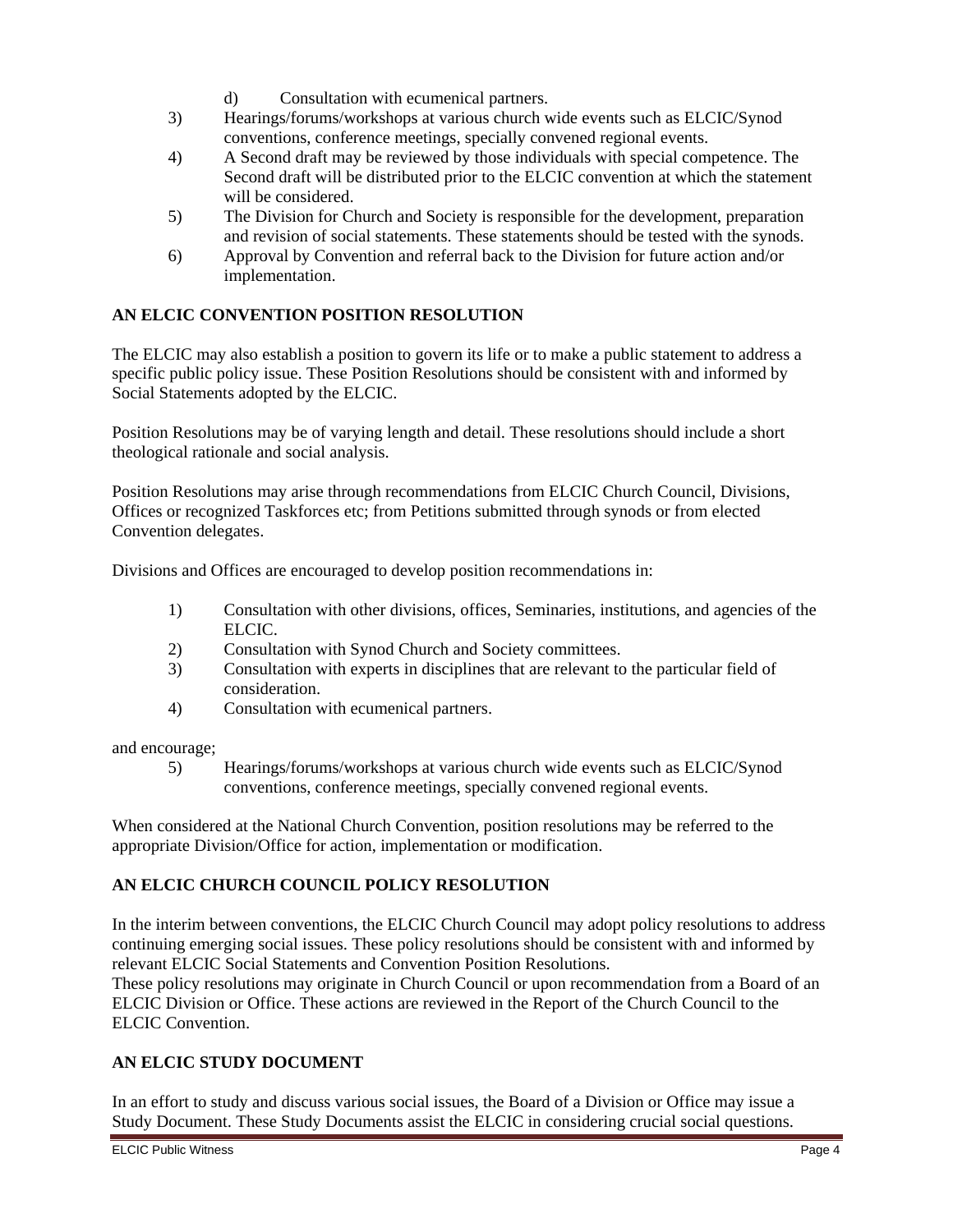Study Documents serve as a resource to the ELCIC in the following ways:

- 1) They raise relevant questions and offer a perspective on an issue of importance to the ElCIC;
- 2) They may include possible policy recommendations but need not result in policy decisions in the form of resolutions or statements;
- 3) They may be developed by the ELCIC and/or ecumenical or Lutheran partners;

Study Documents are not binding upon the life and public witness of the ELCIC. They offer relevant and important background information on an issue. They may lead to a Social Statement or a Position Resolution. The principal role of a Study Document is to provide opportunity for reflection and discussion on an issue.

#### **CONCLUDING CONCERNS**

In engaging in a public witness, the ELCIC measures the effectiveness of this ministry by the twin criteria of prophetic credibility and pastoral responsibility.

Prophetic credibility is recognizing that our statements must address the concrete social reality faced by members of the global family. Therefore they require that the ELCIC ensure through the contribution of those with special competence, that these statements address the real questions faced by society. The test becomes, does the public statement help increase an understanding of the issues and directions for future actions?

Pastoral responsibility recognizes that the teaching of the church has an influence on individuals and communities faced with the serious ambiguities of living in a complex world. The ELCIC does not make statements simply for the sake of making statements, but for helping those faced with serious ethical and moral choices. The test of a statement's pastoral responsibility is, does a public statement help those facing such decisions?

The ELCIC's public statements are always proximate answers to the ever changing reality of God's world. While hoping to encourage responsible Christian discipleship, such public statements do not obligate all members of the ELCIC to agree. Honest disagreement should not be seen as a sign of disunity, but as a means of forcing the ELCIC to new understandings and insights. After such debate and discussion, those delegates to a convention and members of Boards, who in conscience cannot subscribe to an adopted policy statement, should always be allowed to register their disagreement in the official record of the proceedings. However, once adopted the Social Statements, Position Resolutions and Policy Resolutions are normative for the elected officers, staff and elected or appointed representatives of the church in representing the ELCIC.

Adopting a Social Statement or a Policy resolution must always recognize that such decisions also require a strategy for implementation. These strategies involve at the least education and advocacy. In this public witness, the ELCIC not only helps to shape public policy, but is also shaped by the pressing social needs of the world. Therefore, the ELCIC needs to evaluate regularly its positions and policies in the light of ever new realities. This requires an on-going process of social analysis, theological reflection and prophetic action.

#### **TYPES OF PUBLIC STATEMENTS MADE BY THE EVANGELICAL LUTHERAN CHURCH IN CANADA**

#### **TYPE PURPOSE PROCESS A SOCIAL STATEMENT**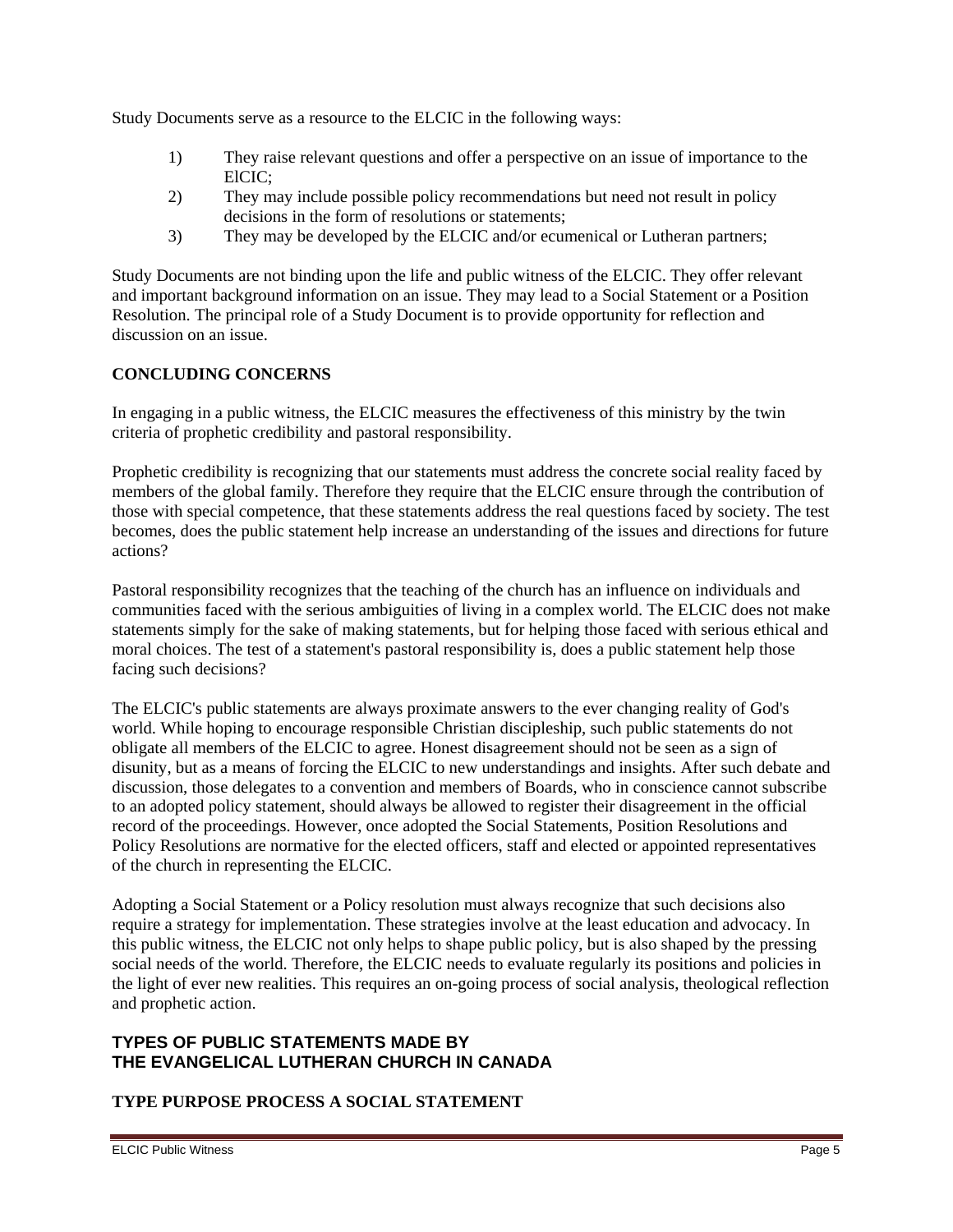Approved by Church in Convention, a theological and ethical document provides a foundation for understanding a social issue. A Social Statement focuses on a broad social theme rather than on a very specific social issue. Specific issues should be addressed within the context of the church's Social Statements. Developing a Social Statement involves a period of church wide study and consultation. This process should involve church members, particularly theologians and those with special competence.

Timeline: Normally 2 years

# **ELCIC CONVENTION POSITION RESOLUTION**

Approved by Church in Convention, a Convention Position Resolution establishes a policy that governs the life of the ELCIC and addresses specific public issues in society. Position Resolutions should be consistent with and informed by the analysis, theological reflection and principles developed in the church's Social Statements as they apply. Resolutions can be submitted as petitions from ELCIC Divisions/Offices and Synods/Conferences.

Timeline: 6 months to 1 year

#### **ELCIC CHURCH COUNCIL POLICY RESOLUTION**

Approved by Boards by National Church Council between Church Conventions, the National Church Council can adopt Policy Resolutions that establish policies and positions for addressing emerging social issues. These Policy Resolutions should be consistent with and informed by Social Statements and Convention Position Resolutions of the ELCIC. Church Council normally develops resolutions in response to actions approved and forwarded from a Division or Office.

Timeline: Less than 6 months

#### **ELCIC STUDY PAPERS**

Approved by Boards of ELCIC Divisions or Offices Study Papers are documents that have been reviewed and approved for distribution by the Board of an ELCIC Division of Office. Study Papers may raise certain questions and present policy options for consideration by the ELCIC. Study Papers can be commissioned by a Division or Office. They are publicly circulated following approval of a Board of Division or Office.

Timeline: Varies depending on issue

#### **SELECTED REFERENCES FOR THE PUBLIC WITNESS OF THE EVANGELICAL LUTHERAN CHURCH IN CANADA**

Brueggemann, Walter. 1980. The Prophetic Imagination. Philadelphia: Fortress. Evangelical Lutheran Church in America. 1989. Social Statements in the Evangelical Lutheran Church in America: Policies and Procedures. ELCA Distribution Service, 426 S. Fifth St., Box 1209, Minneapolis, MN 55440.

Forell, George W. 1954. Faith Active in Love. Minneapolis: Augsburg Fortress.

Greene, Bonnie (ed.). 1990. Canadian Churches and Foreign Policy. Toronto: James Lorimer & Co., Publishers.

Holland, Joe and Peter Henriot. 1984. Social Analysis: Linking Faith and Justice. Maryknoll, N.Y., Orbis Books.

Jersild, Paul. 1990. Making Moral Decisions. Minneapolis: Augsburg Fortress.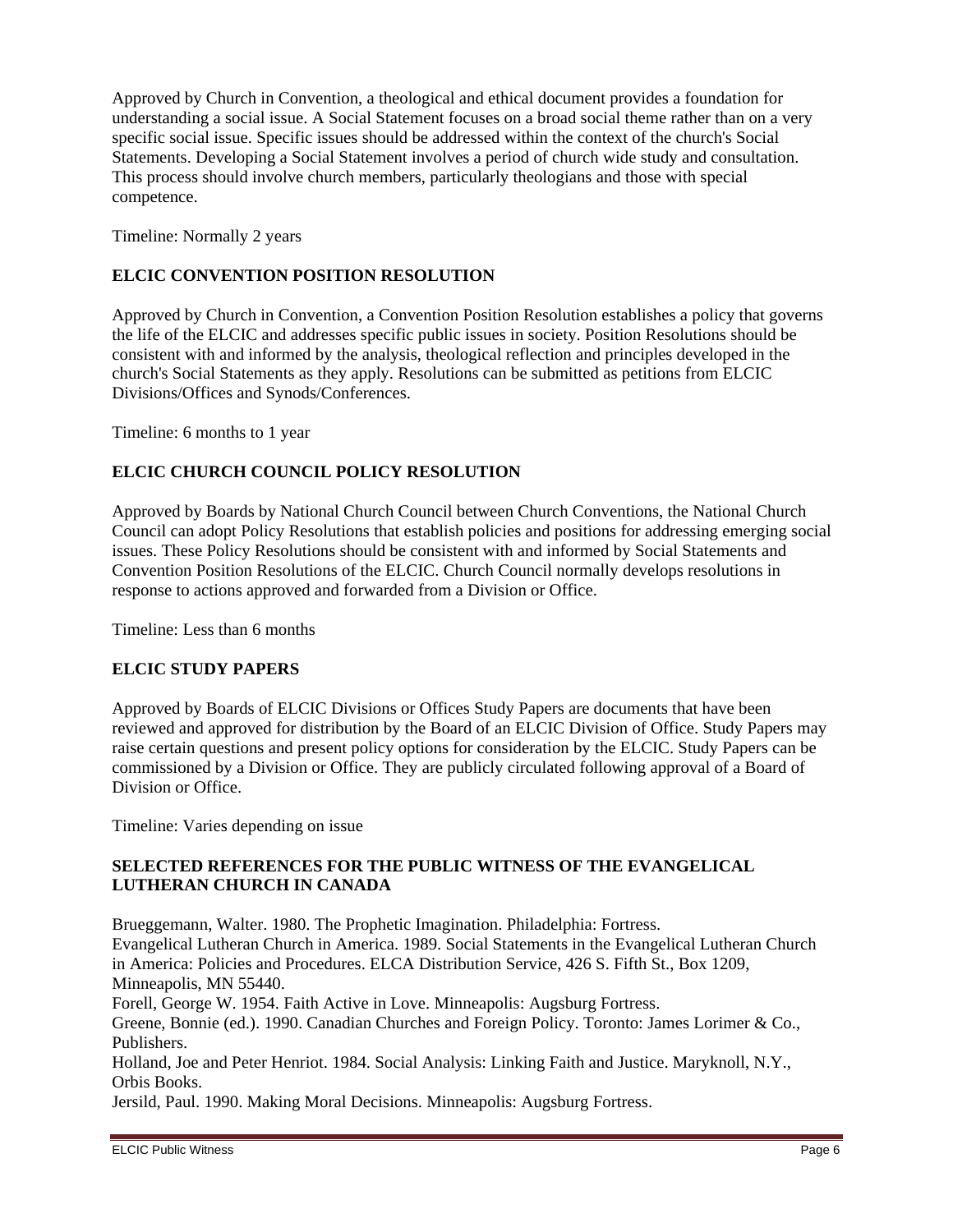Klein, Christa and Christian D. von Dehsen. 1989. Politics and Policy: The Genesis and Theology of Social Statements in the Lutheran Church in America. Minneapolis: Augsburg Fortress. Lutz, Charles P. 1987. Public Voice, Social Policy Development in the American Lutheran Church. Office of Church in Society, ALC. Niebanck, Richard J. 1977. By What Authority. Division for Mission in North America, Lutheran Church in America. Pfrimmer, David and Art Tailleur (eds.). 1987. Horizons for Justice: Social Statements and Study Documents of the Lutheran Church in America and the Evangelical Lutheran Church of Canada. Waterloo Lutheran Seminary, Institute for Public Policy. Schneider, Edward. 1990. "Lutheran Theological Foundations for Social Ethics." Lutheran World Federation. Division for Church and Society Evangelical Lutheran Church in Canada 1512 St. James Street Winnipeg, Manitoba R3H 0L2 (204) 786-6707

# **A Social Statement on Church and State: A Lutheran Perspective**

Adopted by the Third Biennial Convention of the Lutheran Church in America Kansas City, Missouri, June 21-29, 1966

The relations between church and state in the United States and Canada are profoundly affected by significant changes which have been emerging in recent years in the organization of society. For one thing, in the pluralistic structure of both nations all religions, and the various secularistic philosophies, are claiming and receiving equal status socially and before the law. Furthermore, there have been dramatic changes in education and welfare and in concepts of the role of national government in these fields. Consequently, religious bodies, through their agencies of education and social service, are being invited to participate more fully than ever before in publicly sponsored programs and in the acceptance of public financing.

These essentially new circumstances require the churches of the United States and Canada to state in terms which are contemporary and relevant the distinctive functions of church and state, areas of common concern, and the possibilities and boundaries of mutual co-operation.

In response to this situation the Lutheran Church in America affirms both institutional separation and functional interaction as the proper relationship between church and state. We hold that both church and state, in their varied organized expressions, are subject to the will and rule of God, who is sovereign over all things.

# **INSTITUTIONAL SEPARATION**

By "Institutional separation" we mean that church and state must each be free to perform its essential task under God. Thus we reject those theories of relationship which seek the dominance either of church over state or of state over church.

The one, holy, catholic, and apostolic church manifests itself in the world through organized communities of Christian believers. The church militant is both a divine organism related to Christ and a human organization related to society. Its distinctive mission as an ecclesiastical institution is to proclaim the Word of God in preaching and sacraments, worship and evangelism, Christian education and social ministry.